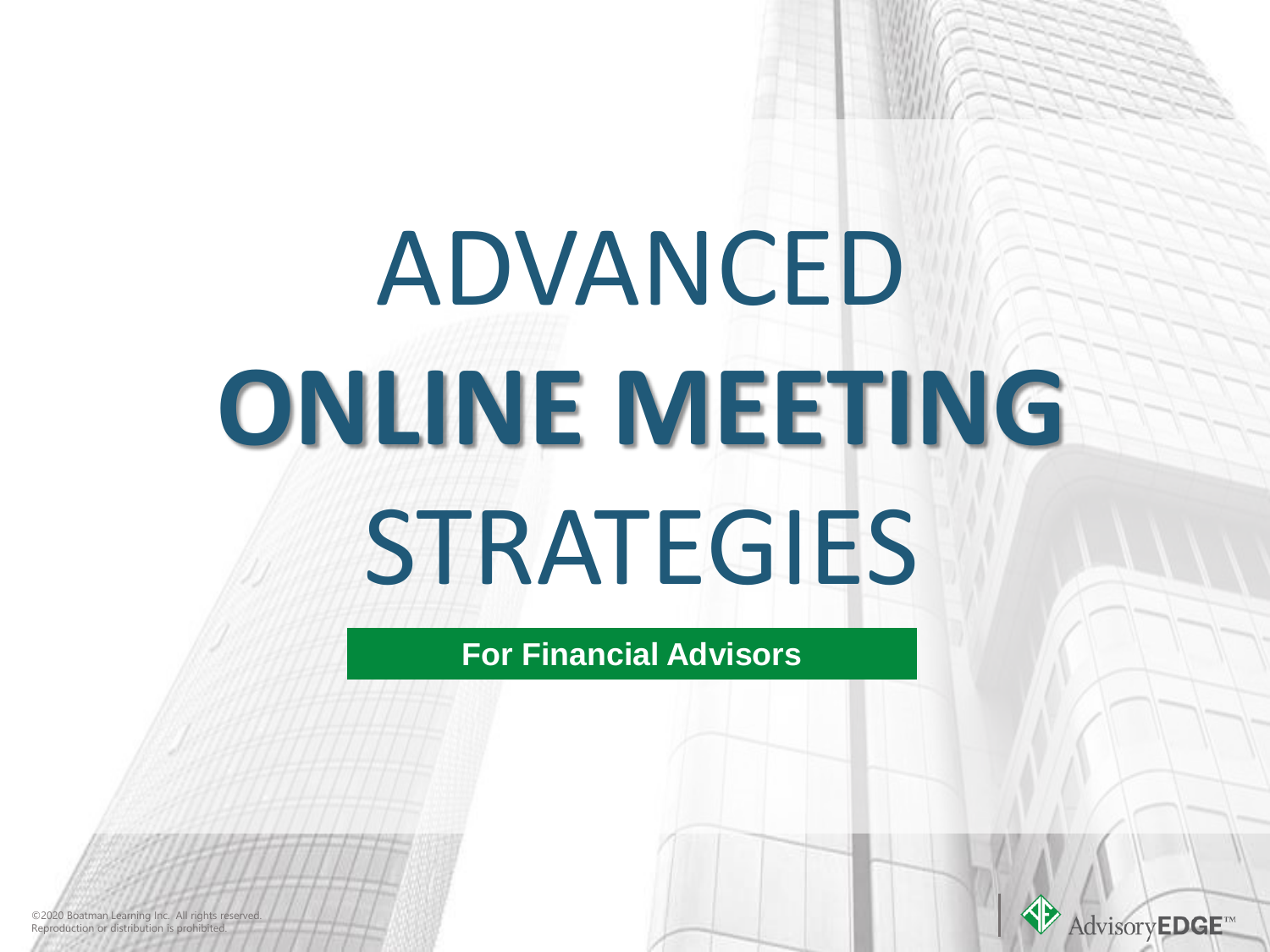**Here are highlighted strategies from the "Online Meeting Strategies for Financial Advisors" workshop.** 

**Why Online Meeting Strategies?** 

**A Process for Consultative** 

**Meetings** 

**Leverage the Agenda**

**Embed Your Questions**

**Embed Next Steps**

**Leverage the Ladder of Trust**

**Simplify Your Visuals**

**Guide the Reading**

**Get a Real Reaction Involve Stakeholders Validate the Value Hypothesis Increase the Likelihood of Action Co-Hosting Strategies Execution Best Practices Professional Tips** 

**Strategies Summary**



©2020 Boatman Learning Inc. All rights reserved. ©2020 Boatman Learning Inc. All rights reserved. Reproduction or distribution is prohibited. Reproduction or distribution is prohibited.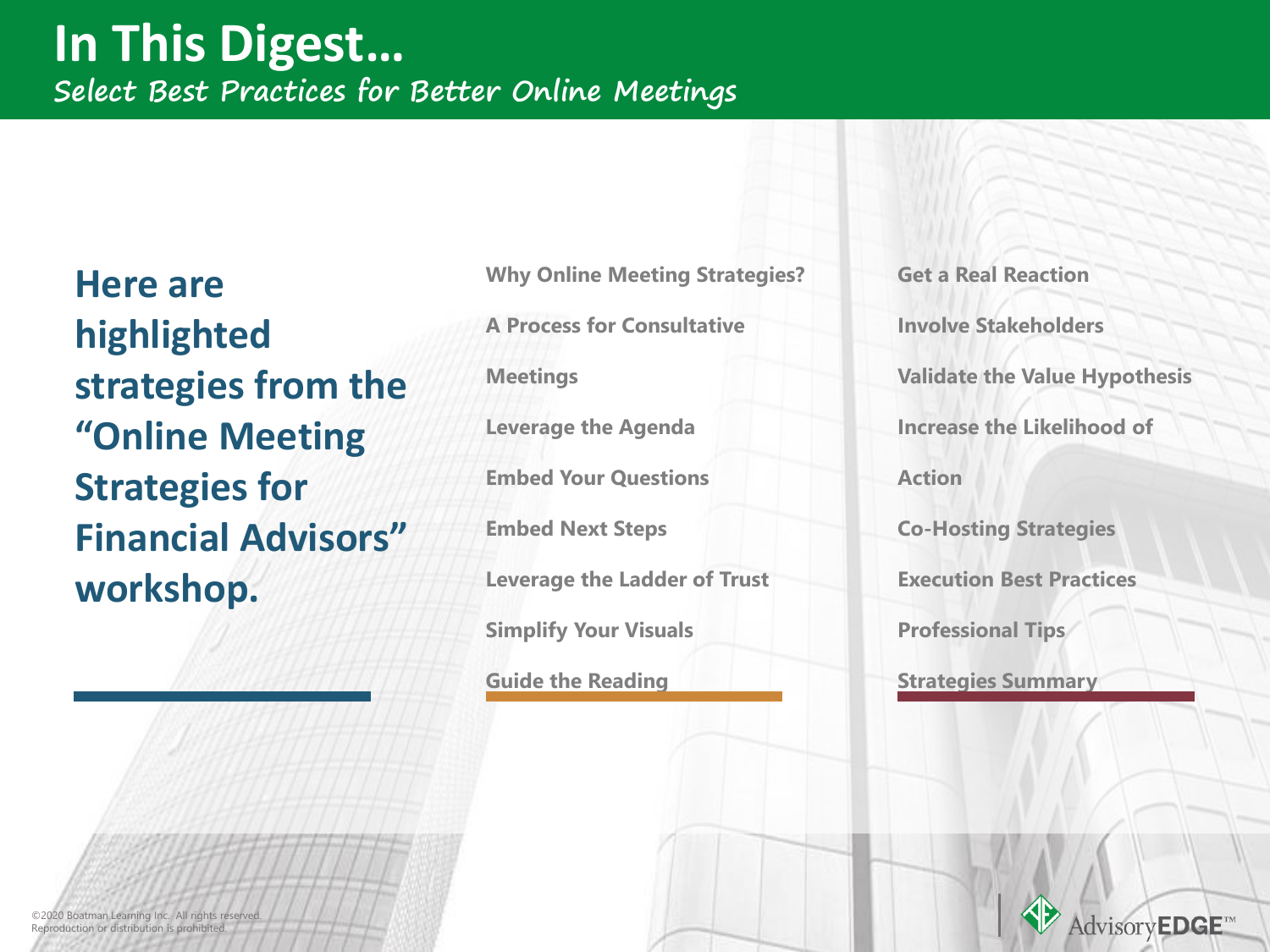## **Why Online Meeting Strategies?**



**Research shows 75% of your clients are visual learners.**



**Using these strategies creates more:**

CLARITY ALIGNMENT AGREEMENT VALUE



©2020 Boatman Learning Inc. All rights reserved. Reproduction or distribution is prohibited.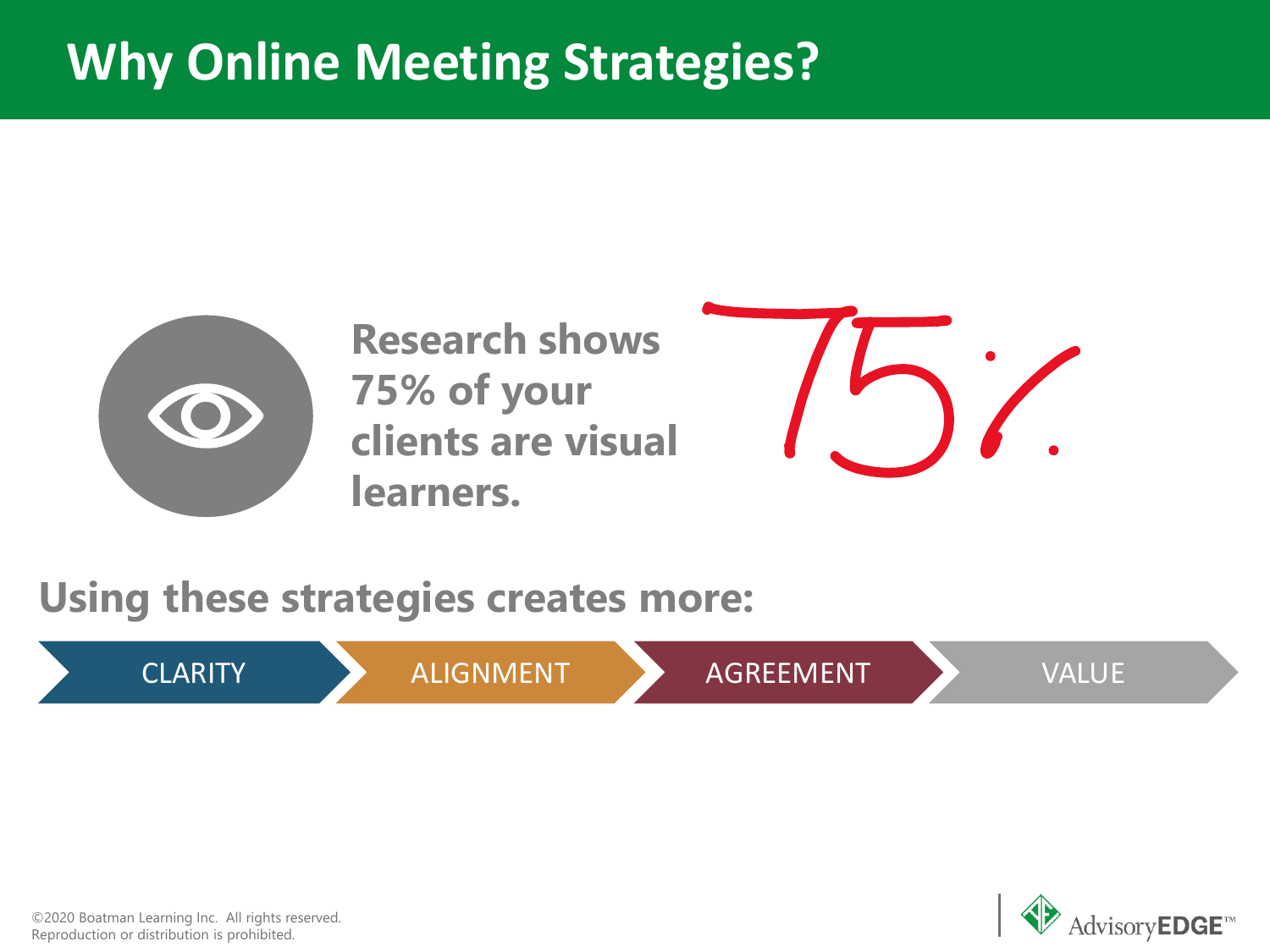### **A Process for Consultative Meetings**



The consultative process, like scientific method, is simple in theory, but harder to execute.

The EDGE client meeting process is also simple:

Engage on Client Needs so you can Deliver valuable advice, and thus give and gain commitments that help Clients get results.



©2020 Boatman Learning Inc. All rights reserved. Reproduction or distribution is prohibited.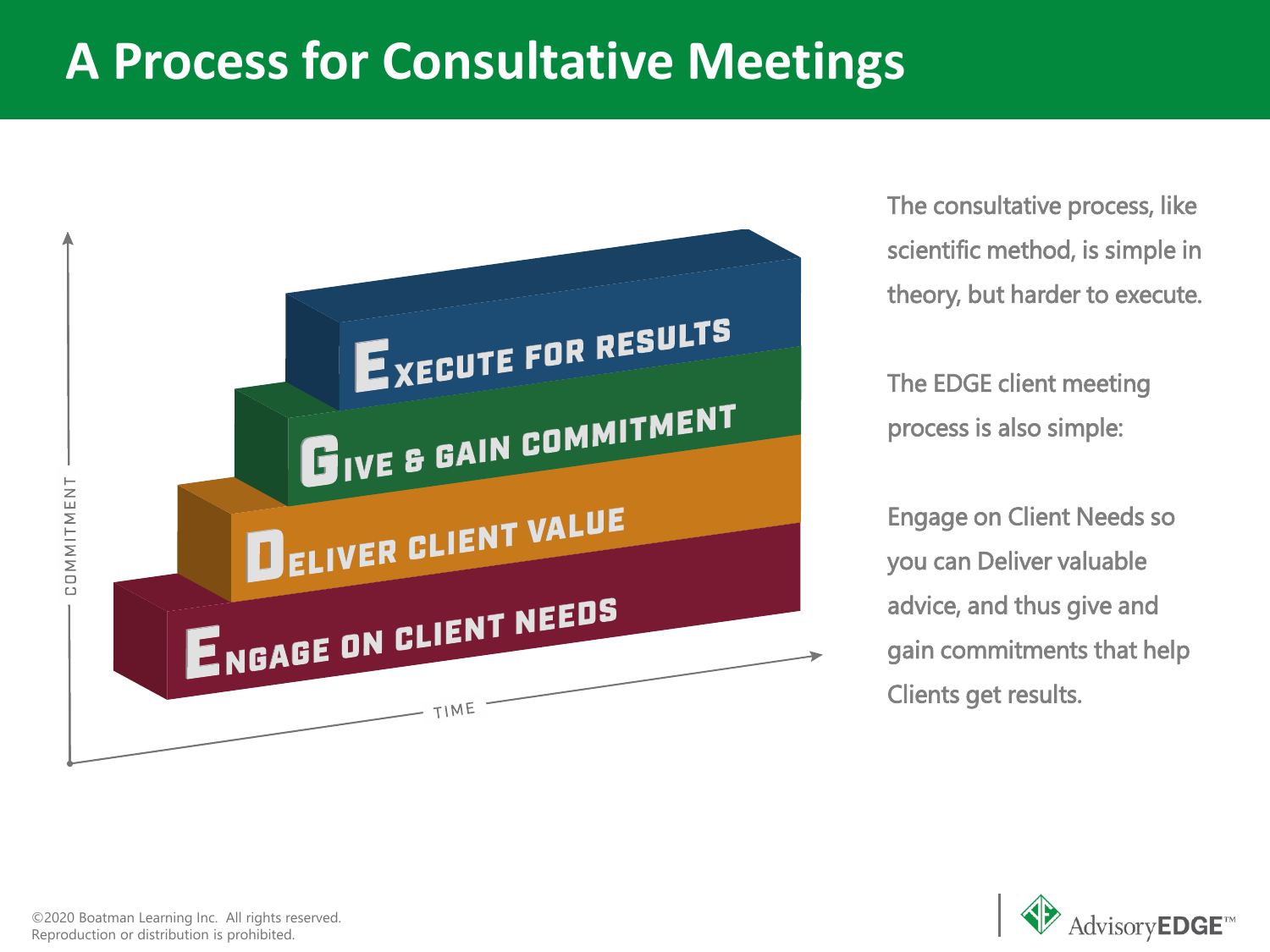### **Leverage the Agenda**

#### AGENDA QUESTIONS NEXT STEPS

### Validate needs and set expectations for consultation.

- Make it client-centric about their needs and questions, not your ideas or products
- Think in terms of a progression:
	- Client Needs (Engage)
	- Potential solutions (Deliver)
	- Next steps (Give and Gain)
- Use VERBS that describe things clients want. Examples:
	- Dealing with volatility
	- Making sense of the markets
	- Protecting your asset base
	- Taking advantage of new rules
	- Understanding the SECURE Act
- Use the Rule of 3 if possible!
- Spend time validating this agenda the start of your meeting:
	- Is this how you'd like to spend our time?
	- What else would you add?
	- What are the priorities?
	- Where should we start?

**VALUE SOLUTIONS** 

**NEEDS** 

#### **Family Update / Look Forward:**

- *What's going on with the Markets*  $(\checkmark)$ 
	- *Maximize tax efficiency in 2020*

*Protecting against more volatility*

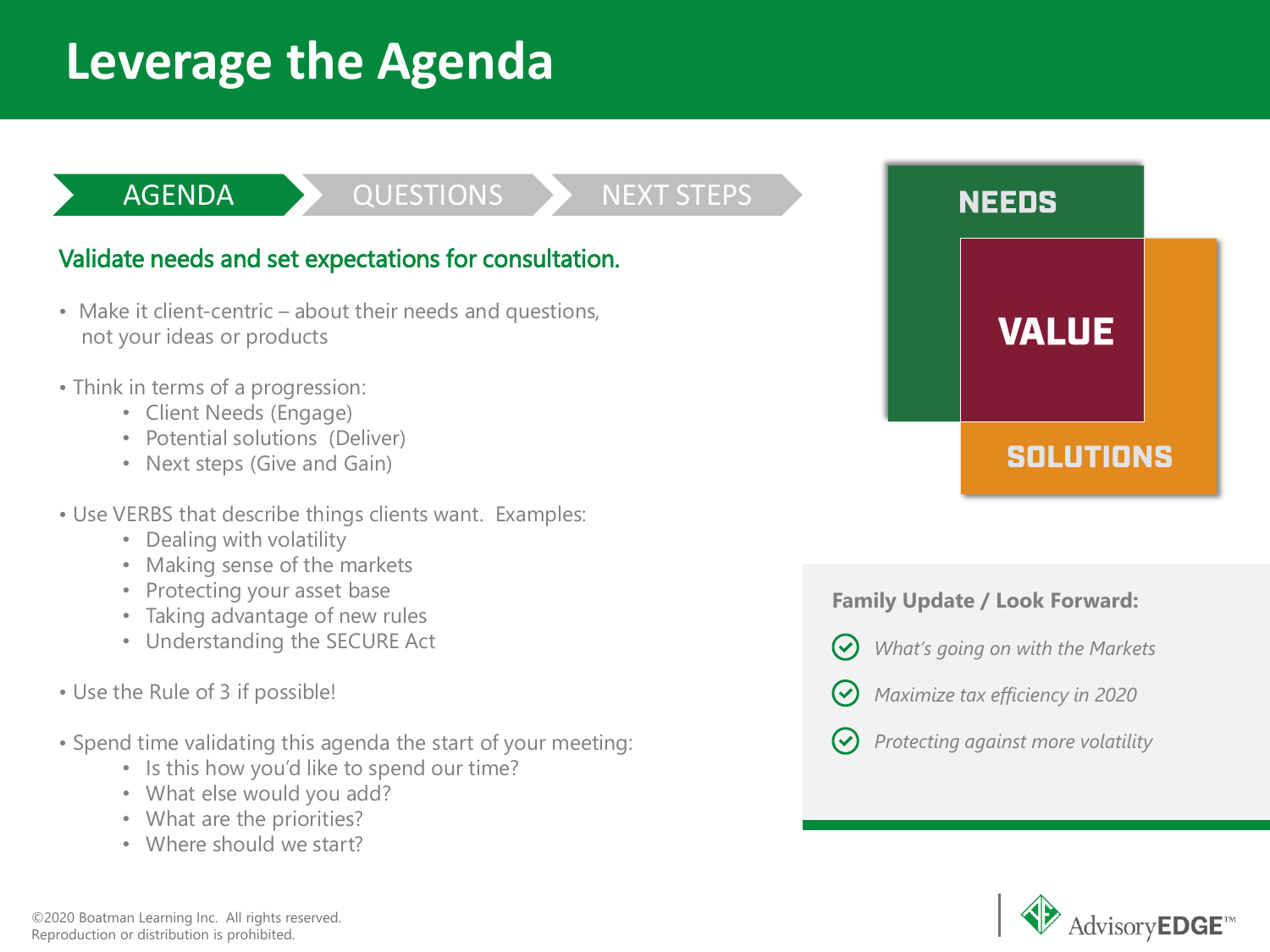### **Embed Your Questions**

### AGENDA QUESTIONS NEXT STEPS

### Discover, explore, and confirm Client needs.

- Maximum THREE (3) questions per screen!
	- Best: One question per screen
- Use a line of questioning! Example:
	- Are you comfortable with how we're positioned?
	- Would you like to look at strategies to manage volatility?
- Use open-ended questions to gather more data.
- Incorporate questions about the Client's desires. Examples:
	- Do you need
	- Do you want to ?
	- Are you looking for
	- Are you interested in
- Use open-ended questions to get Client reaction and feedback.
	- One question per slide!
	- Use a massive font size 80pt. is accessible and easy to read.



#### **Questions for today:**

- *How are you feeling about the past few weeks?*
- *What strategies make the most sense now?*



*How much exposure make sense going forward?*

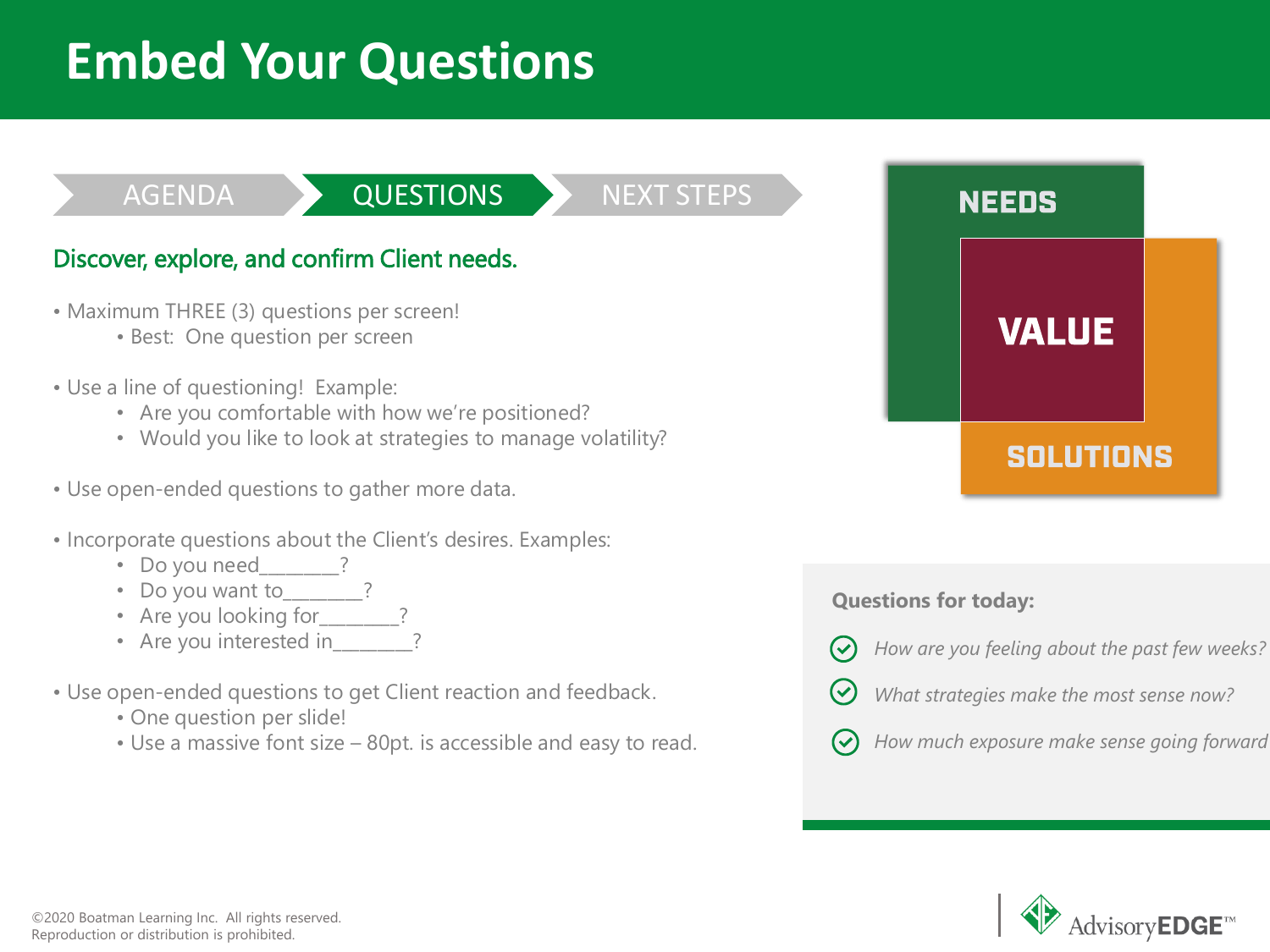## **Embed Next Steps**

### AGENDA > QUESTIONS > NEXT STEPS

#### Propose, refine, and commit to Client action.

- Prepare this slide before the meeting to turn your value hypothesis into progress.
- Ask yourself, "What could the Client do next? Why now?"
- Use the SMART criteria: Specific, Measurable Actions that are Timely and Realistic.
- Use verbs that describe customer action. Examples:
	- Complete application
	- Discuss with family
	- Review illustration
	- Send tax returns
- Think in terms of contingencies and fallback options:
	- What's the best case outcome?
	- What are some alternatives? What's plan B?
	- What's the least that should happen?
- Spend time in the meeting validating the need for next steps.
- Physically refine next steps based on the meeting.
- Encourage Clients to read and take notes . Help them capture their homework.



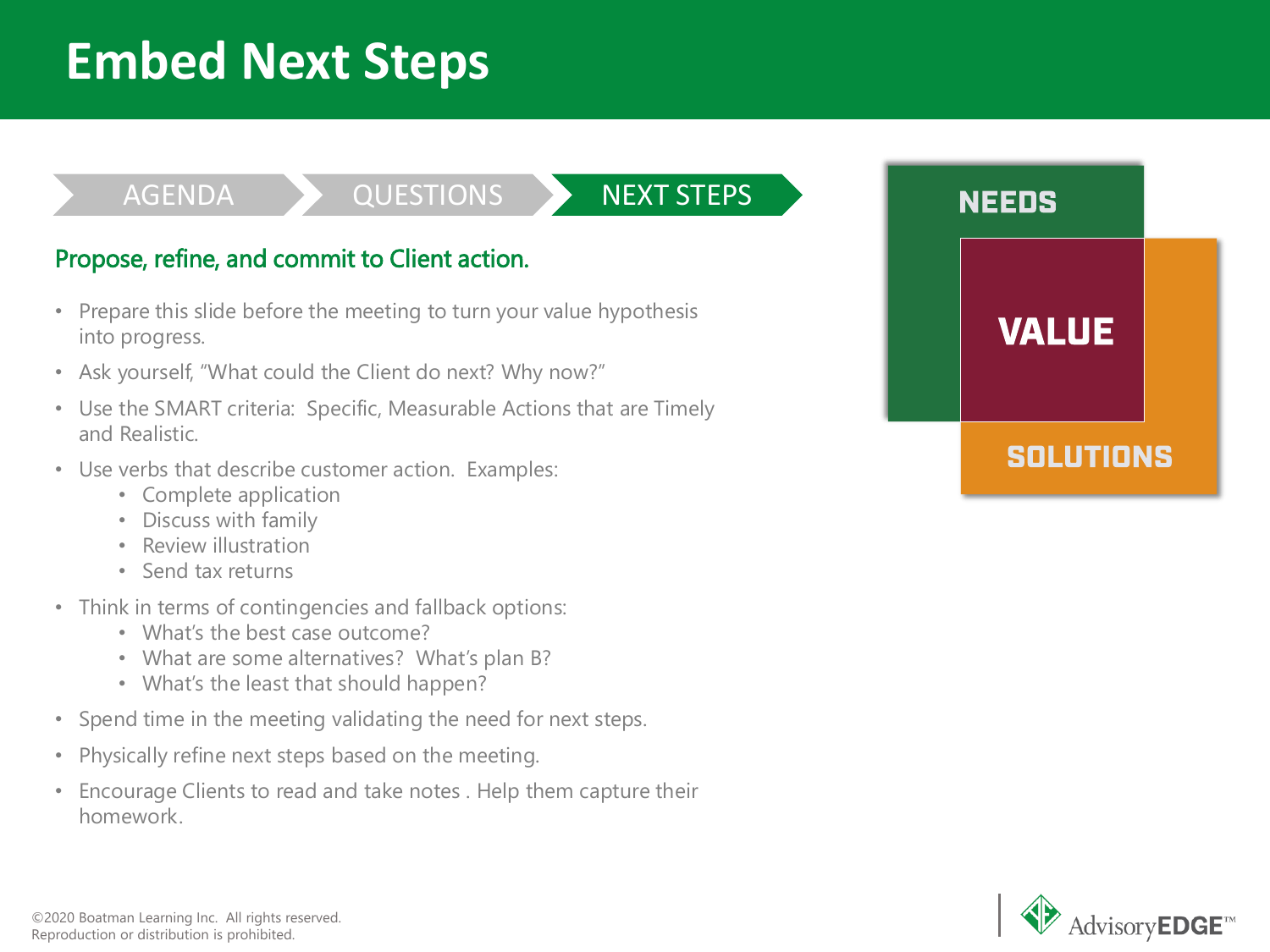## **Leverage the Ladder of Trust**

#### Use data sources Clients respect to introduce and validate perspectives and ideas.

- Clients believe their own data first, and everyone else second. Where can you use questions to help them reconsider a belief or an opinion.
- Help Clients experience something in your meeting:
	- Examine their own line of reasoning
	- Do the math on different outcomes
- Clients tend to trust others with like agendas peer data can outweigh expert opinion if there's a perceived agenda mismatch.
- Tell a story or share an anonymous example from another investor.
- Have an advocate testify or recommend on your behalf.
- Use statistics from a news source Clients trust to underscore your point or make a point.
- Bring in multiple data sources to underscore your point if the veracity of a single source is in doubt.
- Encourage Clients to triangulate by consulting other trusted advisors and centers of influence.



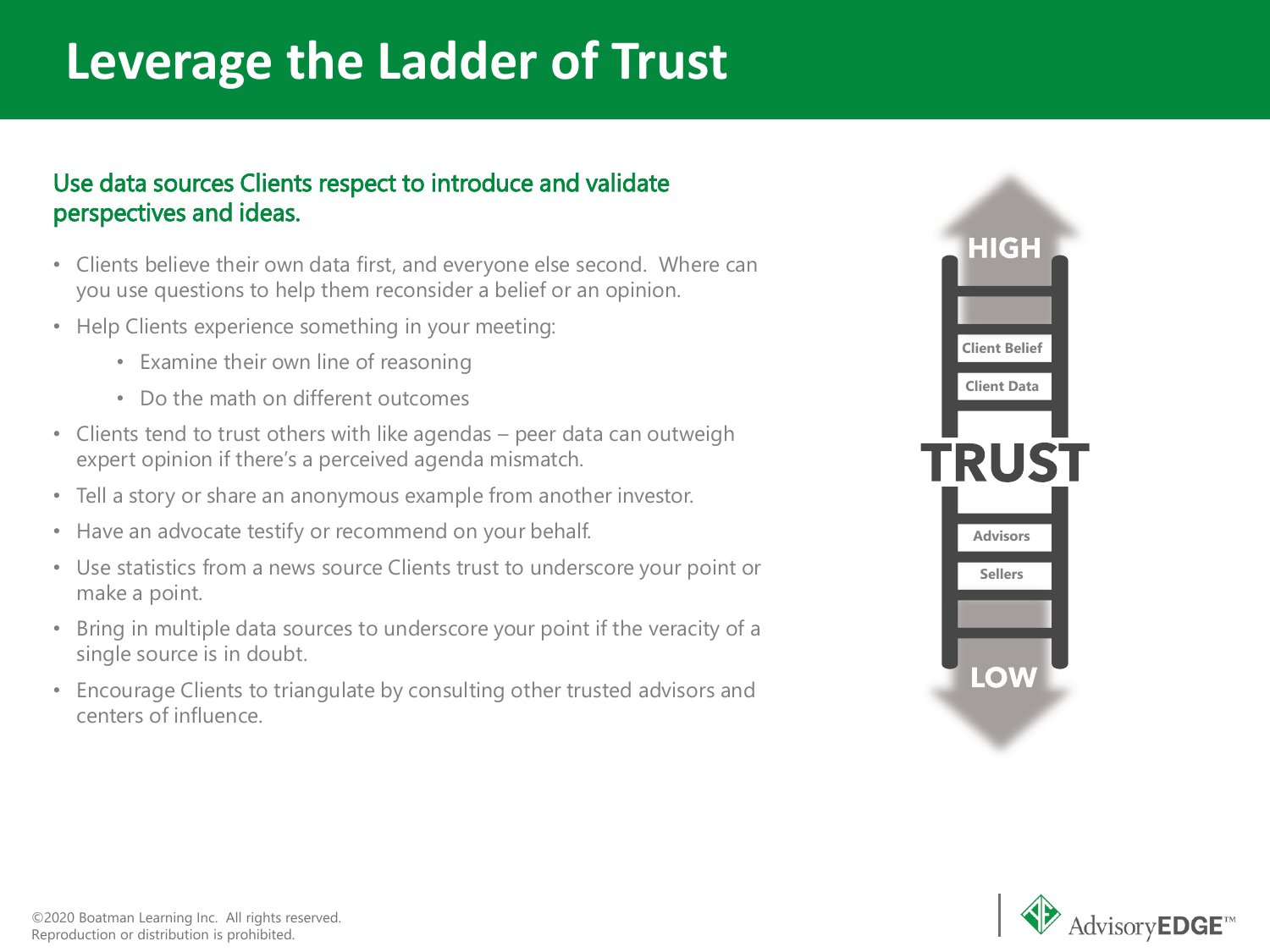## **Simplify your Visuals**

#### Help clients manage information by breaking down complex data into manageable chunks.

- There's a difference between a handout Clients read on their own time (like this document) and screens – information you need Clients to digest in the meeting.
- For your most important information, try to limit your visual to a single idea on a screen.
- A picture really is worth a thousand words. Use pictures to help make your analogies and metaphors come.
- When communicating complex data, summarize it in bullet form.
- Use the Rule of Three to make your screens more digestible to Clients – wherever possible, limit screens to 3-bullets.
- If you're showing a piece of vendor-supplied marketing material, zoom in to isolate the idea you want Clients to focus on.
- Use large fonts on screens 50pt or larger!



- **02 3 – 5 Bullets**
- **03 5 – 7 Words**



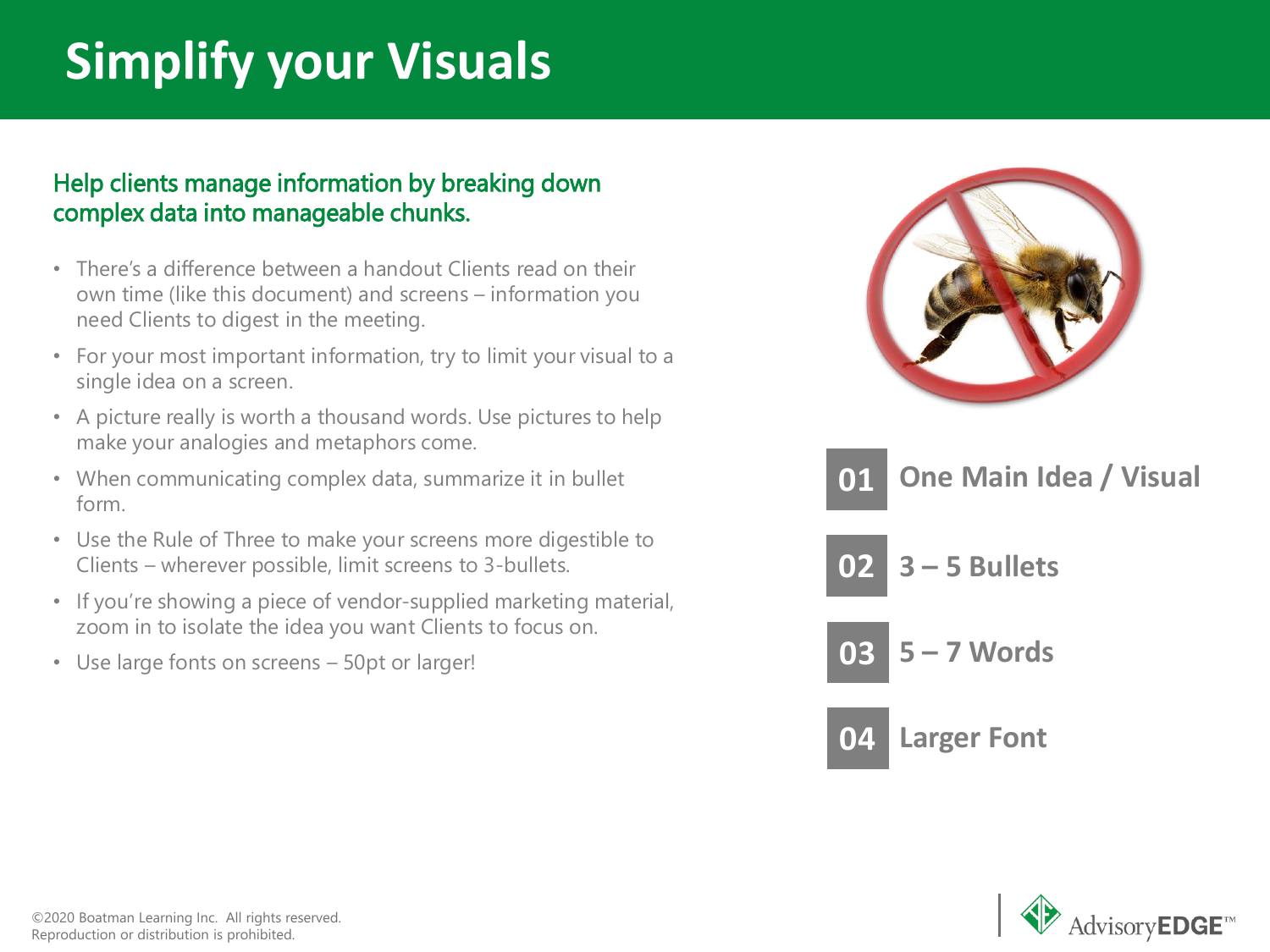### **Use the Whiteboard**

#### Use drawing tools as the digital equivalent of the legal pad to translate and illustrate complex concepts.

- Prior to your meeting, create some blank screens you can use to whiteboard in your meeting.
- Use the Online Meeting Toolkit to select templates you can draw on in the meeting.
- Use a stylus or your finger to draw not the mouse! We strongly recommend investing in touchscreen technology.
- Use thick enough lines so your drawing is clear.
- Use different colors to distinguish information.
- Label information to be even more clear.
- If you're in PowerPoint (recommended), you can easily erase annotations and delete screens.
- Practice makes perfect take some time to practice legible writing and smooth transitions. You will see results!





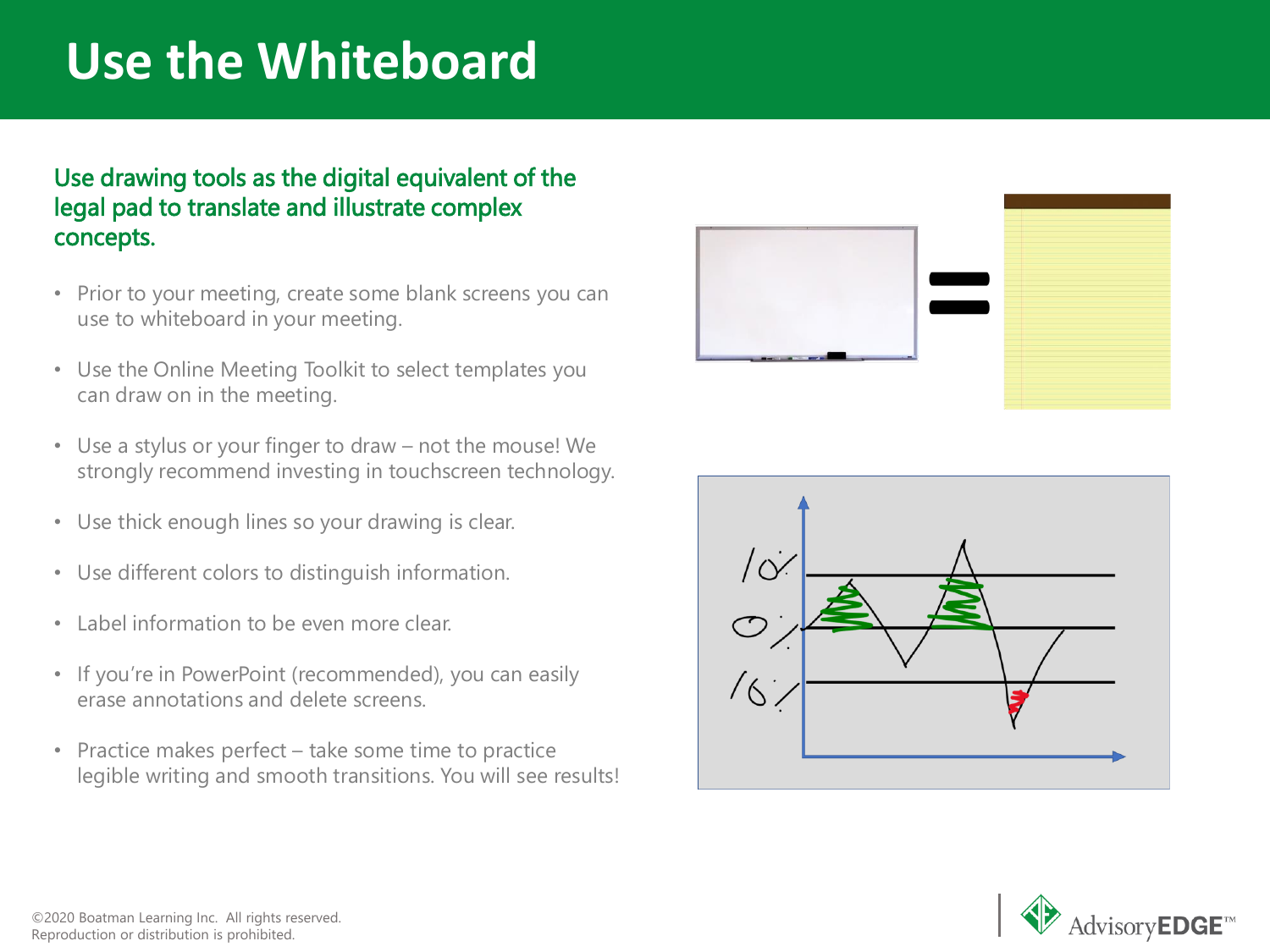## **Guide the Reading**

#### Help clients manage information by annotating and allowing time to read complex information.

- Remember, 75% of your Clients are visual learners. Accommodate this fact by using visual means as the primary method of communication.
- Create more visual focus by simply allowing Clients silent time to read the information.
- Make sure you're moving at the client's pace by reading silently to yourself at a slower pace than you normally would.
- Annotating marketing materials online is the digital equivalent of pointing to them in person. Do it!
- Use drawing tools to visually guide Clients through complex information.
- Use multiple colors to depict the differences among data points.
- Use arrows to create directional flow through the document and guide the eyes.
- Start with easier, cleaner visuals for best effect combine this strategy with simpler visuals for the most powerful effect and the most Client clarity.



**Introduce the topic and the visuals.**



**<sup>02</sup> Tell them to read while you pause.**



**03 Silently read along** *slowly.*

**<sup>04</sup> Summarize with the point.**



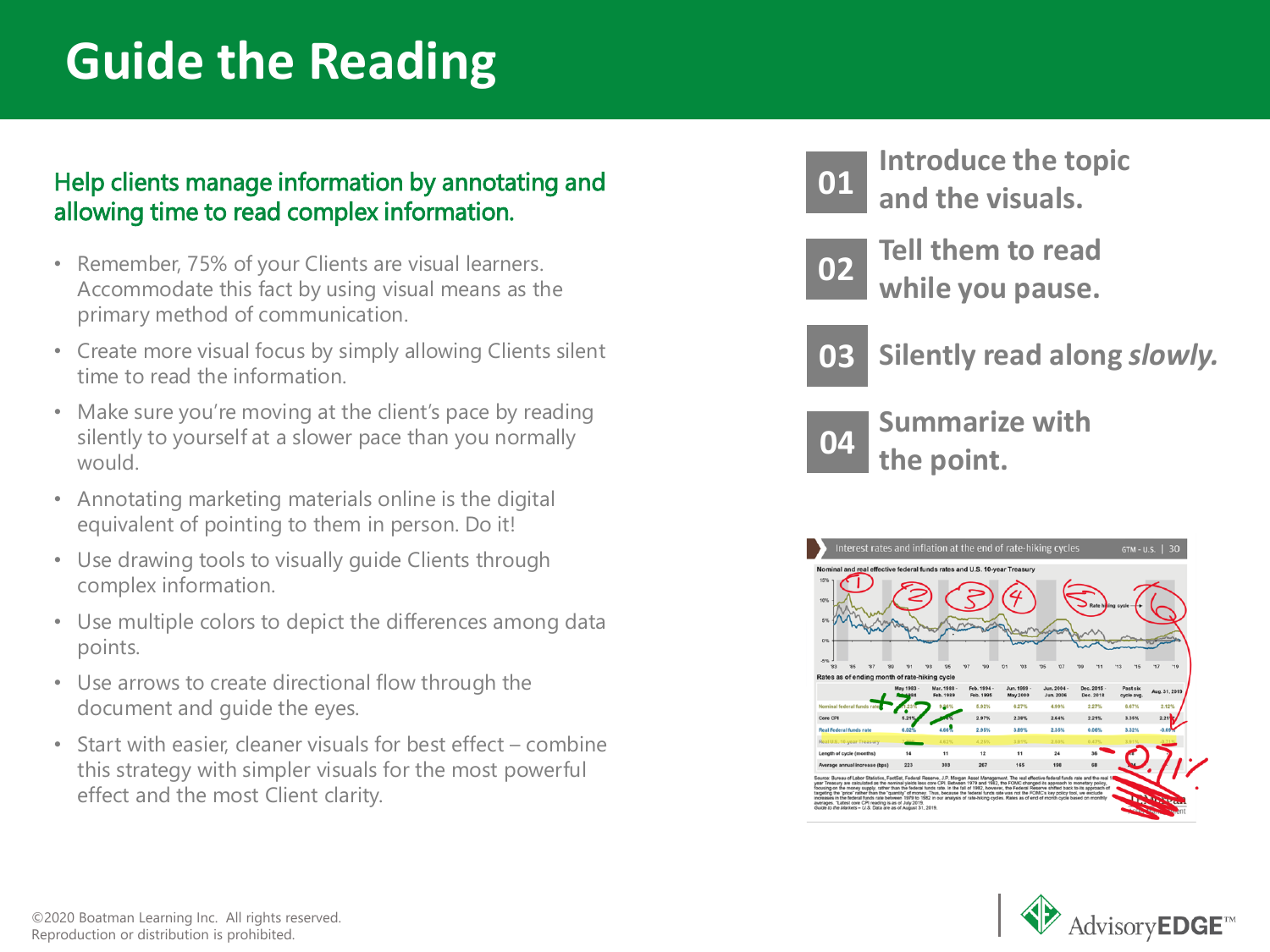### **Get a Real Reaction**

#### Use the convenience of online meetings to more easily involve key stakeholders.

- Expanding the dialogue to include others has always posed challenges – in-person meetings are hard to arrange and carry more potential risk for Clients.
- Because online meetings are much easier to attend, they create an opportunity to include others more conveniently.
- Learn about who else is in the house, and who else the Client is communicating with these days.
- Develop the need to include others ("Would you want soand-so to know about this?").
- Raise the idea of involving Centers of Influence ("I wonder what your accountant thinks.")
- Propose involving others for part (not all) of your meeting to keep involvement and commitment reasonable.
- Make it easy for Clients by sending the link and coordinating the involvement.
- Ask again! Clients may hesitate out of inertia a second ask often reinforces the importance and influences the response.



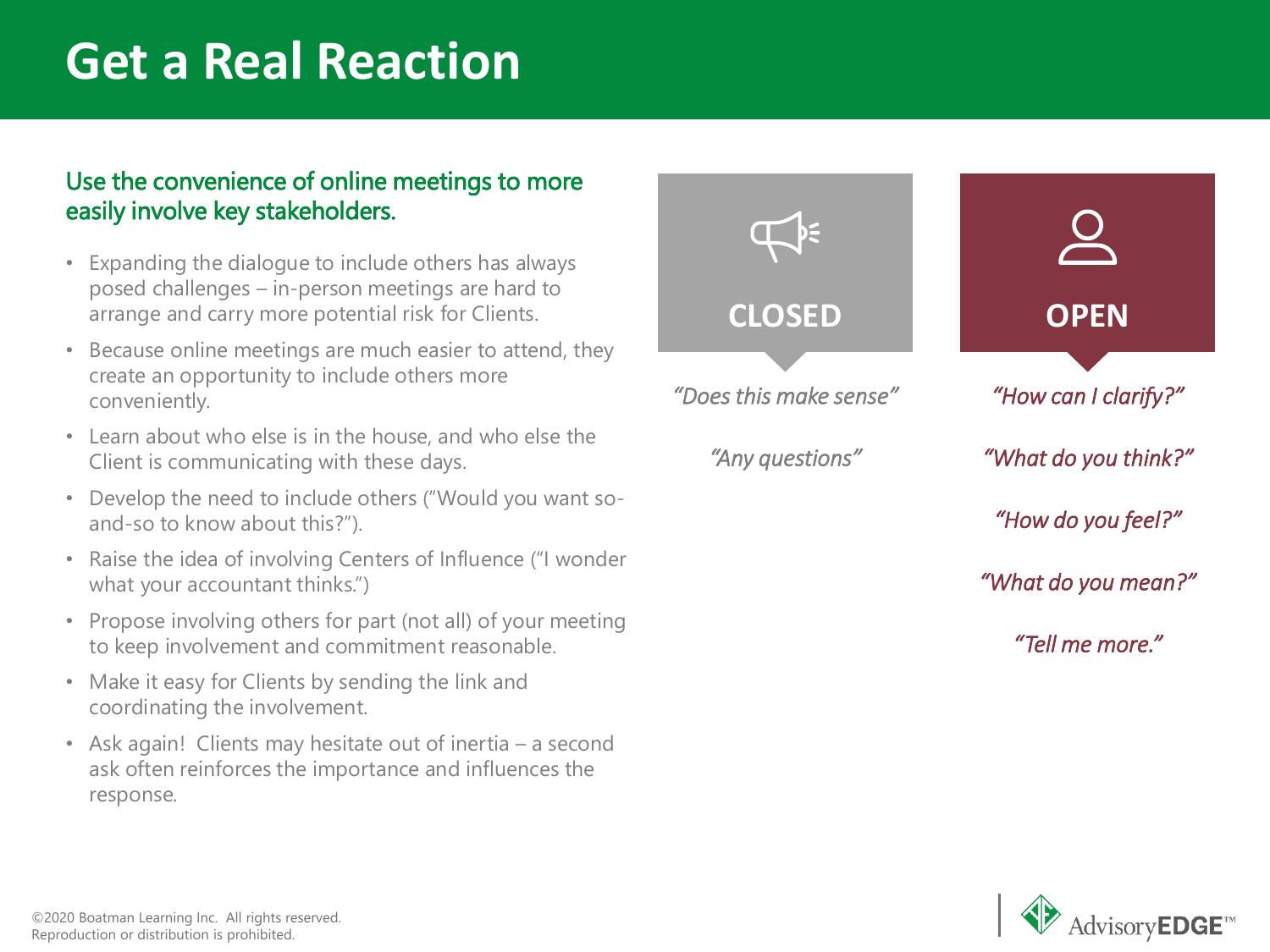### **Involve Stakeholders**

#### Use the convenience of online meetings to more easily involve key stakeholders.

- Expanding the dialogue to include others has always posed challenges – in-person meetings are hard to arrange and carry more potential risk for Clients.
- Because online meetings are much easier to attend, they create an opportunity to include others more conveniently.
- Learn about who else is in the house, and who else the Client is communicating with these days.
- Develop the need to include others ("Would you want soand-so to know about this?").
- Raise the idea of involving Centers of Influence ("I wonder what your accountant thinks.")
- Propose involving others for part (not all) of your meeting to keep involvement and commitment reasonable.
- Make it easy for Clients by sending the link and coordinating the involvement.
- Ask again! Clients may hesitate out of inertia a second ask often reinforces the importance and influences the response.



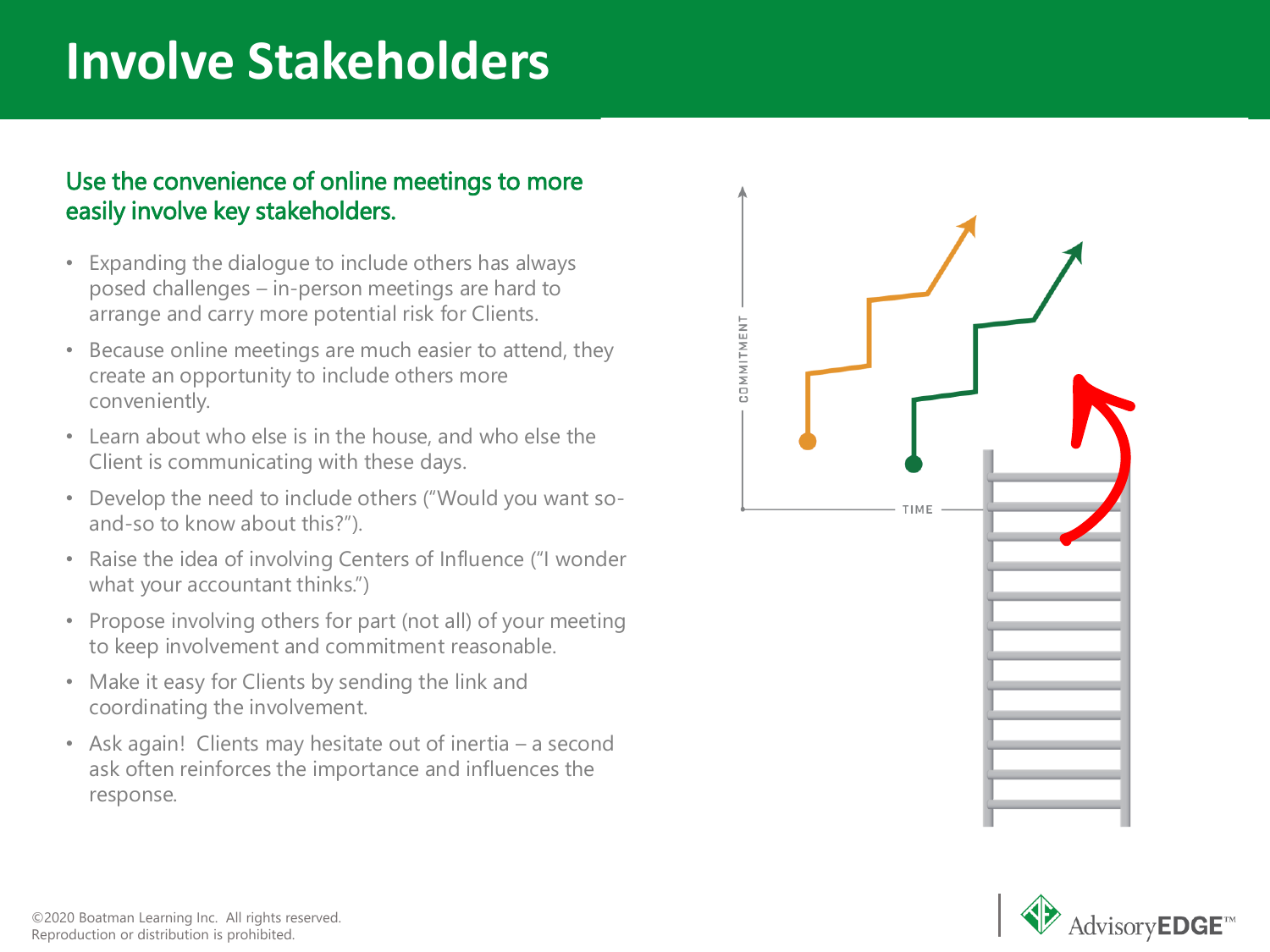## **Validate the Value Hypothesis**

#### Use visual strategies and smart questions to ensure you're proposing actions Clients feel are in their best interests.

- Prepare for this part of the meeting by creating your value hypothesis in advance – what are the next steps Clients could take because of the meeting?
- Create your "Next Steps" screen using verbs that describe Client action – what will they DO next?
- Make sure your proposal is grounded in value why would Clients feel the need to act now?
- To ensure you're proposing manageable next steps, use the SMART acronym – Specific, Measurable Action that's Realistic and Timely.
- Use the open-ended questions you used to get a real reaction here too! They work!
- Proactively uncover hesitation ("Tell me about how you're feeling about this.") or concern ("What do you see as the obstacles?").
- Use your annotation tools to refine next steps as you go through the meeting.



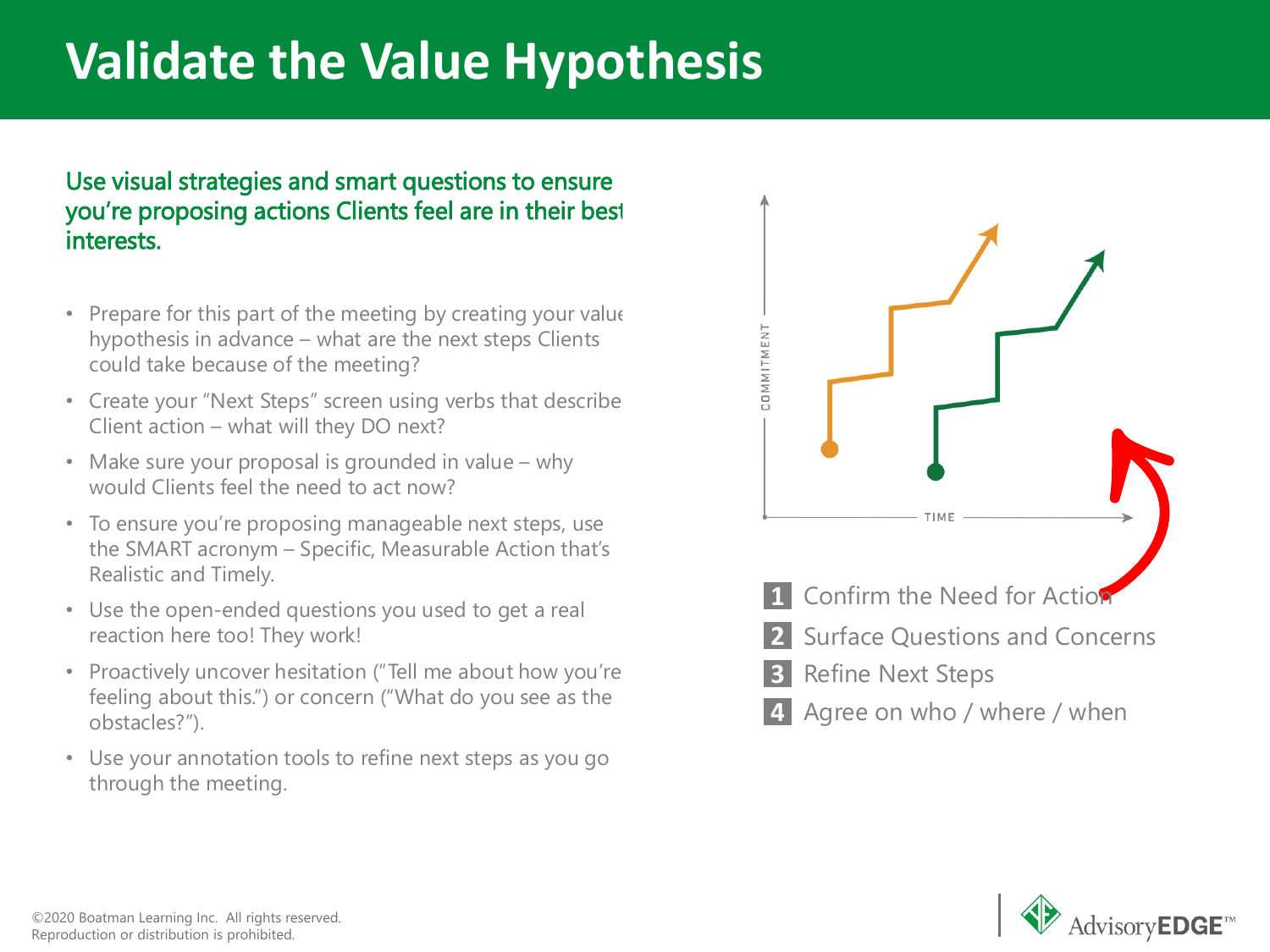### **Increase the Likelihood of Action**

#### Use all of Clients' learning muscles to create more alignment and increase the likelihood of Client Action because of your meeting.

- Prior to your meeting, prepare a screen with proposed next steps. This is your value hypothesis expressed as Client action because of your meeting.
- During the meeting, help Clients determine the need for next steps through consultative advising.
- At the end of your meeting, revise your "next steps" screen based on the content of your meeting along with Clients and based on Client input.
- Confirm Clients agree with and understand their "homework" and when they'll complete it.
- Surface Client hesitations and concerns, if any ask Clients how they feel about accomplishing these actions.
- Suggest Clients write down next steps in a place where they'll see it and do it.
- Recite the next steps you've agreed to one more time so Clients see it and hear it.



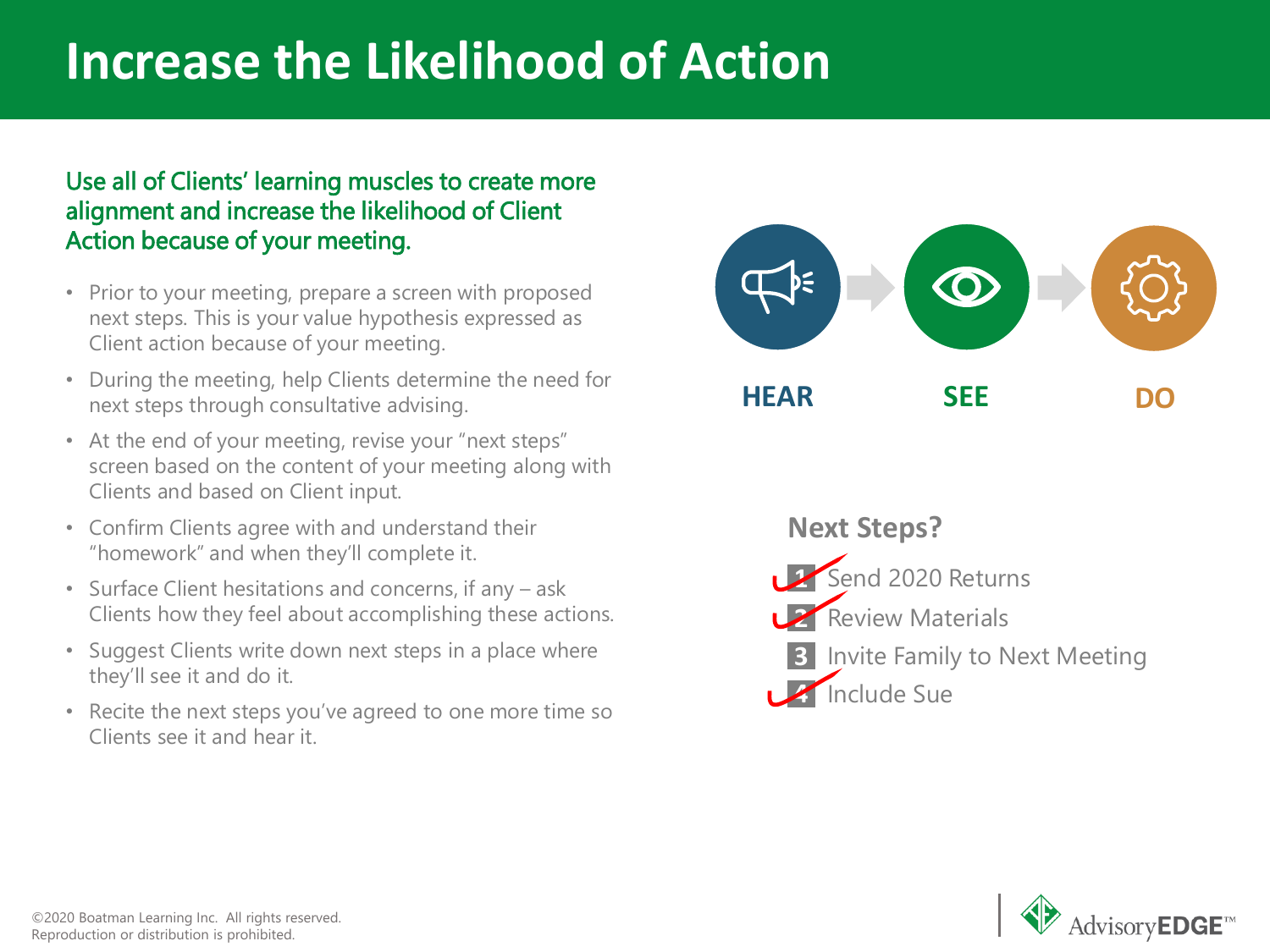### **Use Your Co-Host**

#### Partner with someone to run the smoothest, most efficient meetings.

- Like a plane with two pilots, a Client meeting with two cohosts can go smoothly even if you encounter technical difficulties.
- Delegate the distracting parts of your meeting  $-$  and the parts you're not good at – so you can focus on advising Clients.
- Use co-hosting as a development opportunity for a junior advisor, associate, or other rising talent.
- Consider involving a digital native in your house to run the technology for you.
- Use a backchannel like text to give your co-host cues on what to do next.
- Verbally cue your co-host by saying their name before you ask them to do something ("Mark is going to switch to the next screen…").
- Create more interaction and engagement by playing off your co-host and turning to them as an additional data point ("Mark, I know you've seen this…").



Provide the "room" and Share screens / visuals

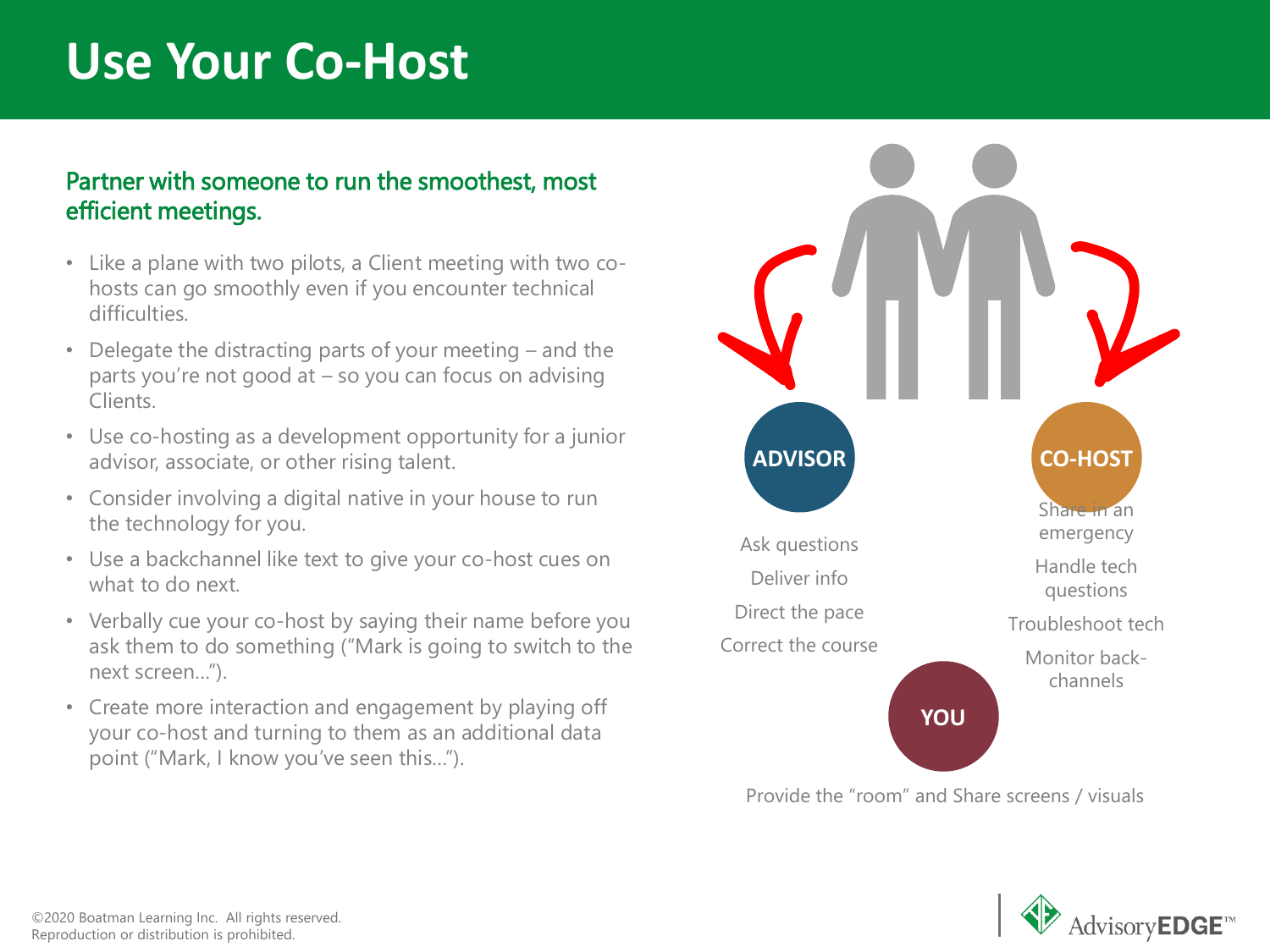### **Execution Strategies**



#### Avoid these common online meeting execution mistakes.

- One of you accidentally gets disconnected.
- You can't find the PDF you want to show.
- The website you're trying to access won't open.
- Something pops up on your screen as you're sharing.
- There's a lag as you switch from one program to the other.
- Clients can't see what you're showing them.
- You think you're showing something, but you're not.
- Clients are unclear about where this is going.



#### Use these best practices to make your online meetings more effective.

- Use BOTH phone and computer connections.
- Put everything in one master PowerPoint file.
- Use screenshots, not live websites to avoid issues.
- Close everything except what you're sharing.
- Cut and paste everything into one master file like PowerPoint.
- Show Clients how to expand their view and zoom in.
- Ask if Clients can see what you're trying to share.
- Use the Agenda and visual transitions to organize.